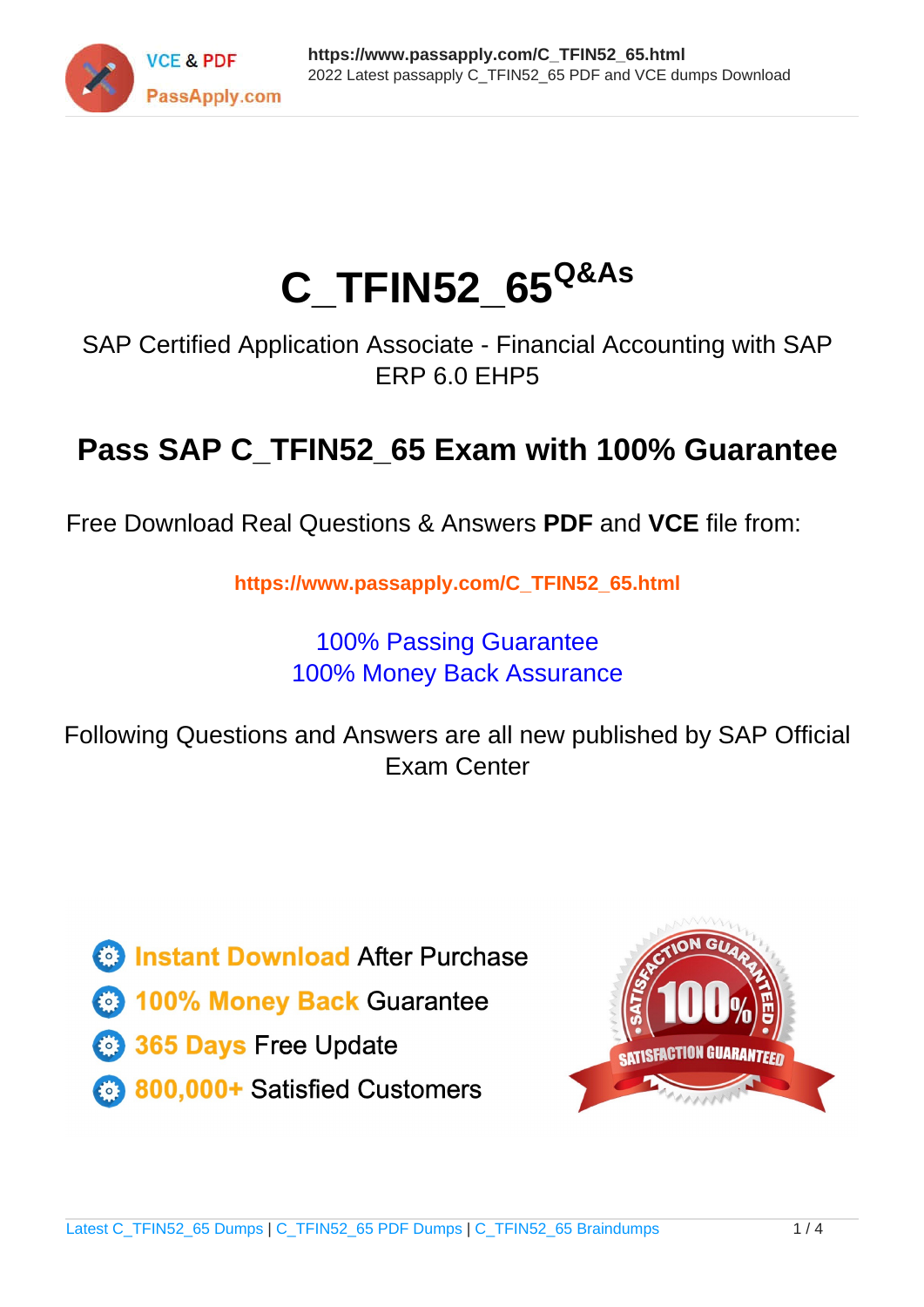

#### **QUESTION 1**

A company sells products. Sometimes, when dealing with complaints, they need to issue a credit memo.

Which accounts will be used to issue credit memos?

- A. Payables and expense account
- B. Receivables and expense account
- C. Payables and revenue account
- D. Receivables and revenue account

Correct Answer: D

#### **QUESTION 2**

Which of the following is one of the benefits of document parking?

- A. It enables technically incomplete documents to be posted.
- B. It provides a user friendly way of changing posted documents.
- C. It enables individual document numbers to be assigned.
- D. It enables the use of the dual control principle.

Correct Answer: D

#### **QUESTION 3**

Which functions can be used to generate inter-company posting documents? (Choose two)

- A. Central payment
- B. Central currency valuation
- C. Central cash journal
- D. Central procurement

Correct Answer: AD

#### **QUESTION 4**

What are the prerequisites for setting up cross-company cost accounting? (Choose two)

A. The same chart of accounts is used for all company codes.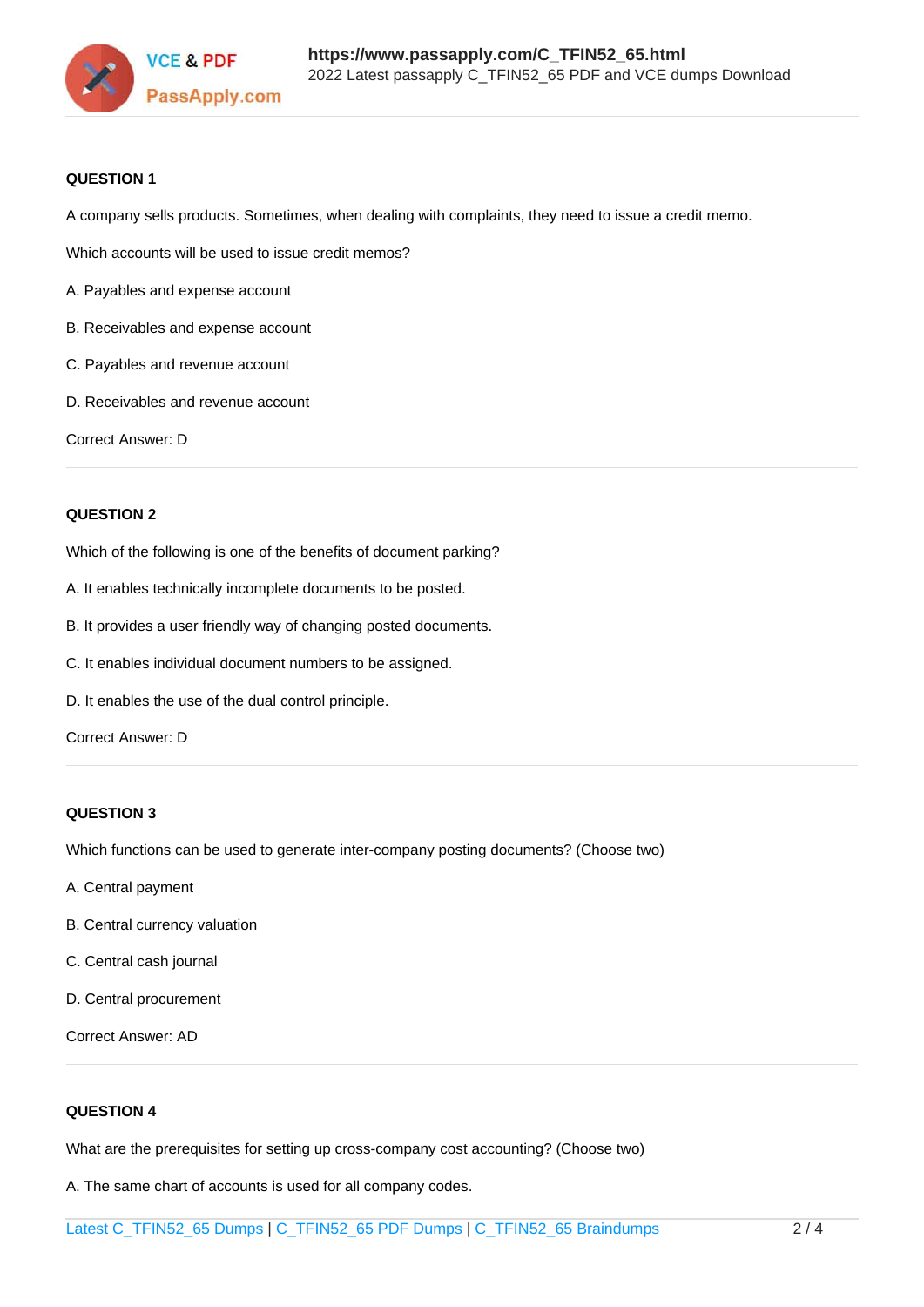

- B. The same fiscal year is used for all company codes.
- C. The same variant for open periods is used for all company codes.
- D. The same currency is used for all company codes.

Correct Answer: AB

#### **QUESTION 5**

Which of the following is mandatory to make G/L accounts ready for postings?

- A. A chart of account segment and at least one company code segment
- B. A company code segment and at least one cost element
- C. A chart of account segment and at least one cost element
- D. A chart of account segment and at least one functional area

Correct Answer: A

[Latest C\\_TFIN52\\_65](https://www.passapply.com/C_TFIN52_65.html) **[Dumps](https://www.passapply.com/C_TFIN52_65.html)** [C\\_TFIN52\\_65 PDF Dumps](https://www.passapply.com/C_TFIN52_65.html) [C\\_TFIN52\\_65 Braindumps](https://www.passapply.com/C_TFIN52_65.html)